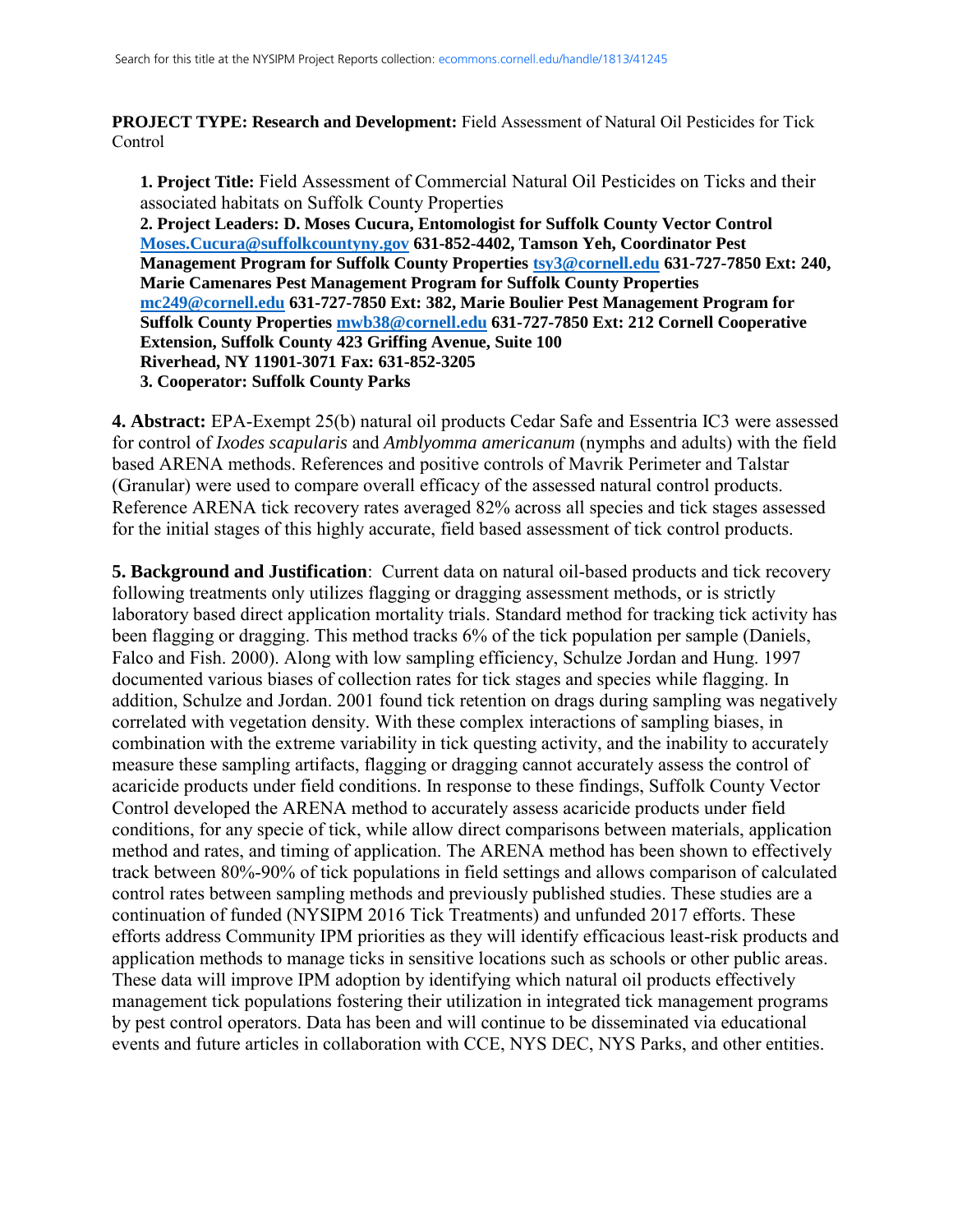**6. Objectives: (1)** Assess control rates of natural oil acaricides on lone star and deer ticks. **(2)** Disseminate findings to pest control operators and other entities through educational events and production of Community IPM resources such as factsheets and website linked information. **(3)** Project Evaluation based on: data, its quality, dissemination, and impact on tick IPM.

# **7. Procedures:**

## **ARENA Methods and 2018 Trials Conducted**:

In 2018 a June trial was completed with a single replicate for *A. americanum* nymphs, adults and *I. scapularis* nymphs in ARENA. Due to the sensitivity of *I. scapularis* nymph two pseudo replicates were completed for each treatment. A three replicate trial was completed in November on *I. scapularis* adults. Direct application mortality data was also collected in both trials by placing 10 ticks in insect-slip treated glass culture dishes. Ticks were placed in culture dishes immediately before plot treatment to minimize tick loss. 40 ticks were color coded using UV fluorescent power from BioQuip and placed in an ARENA 48 hours before treatments were applied to allow ticks to resume a natural questing status. Treatment applications were completed using a Maruyama brand backpack blower with the liquid or granular setup. The highest labeled application rates for ticks were used for each product except Talstar XTRA Granular, as the higher rate could not be applied to private poverty and therefore resulting control values would be of no use for pest control operators. ARENA locations were randomized within each 1000 square foot plot and treatments were randomly assigned to plots, where possible.

## **ARENA based sampling was conducted in four phases:**

(1) (after removal of fine mesh screen) ticks questing on the screen, ARENA walls, and leaf litter were collected using forceps and placed in 50 ml conical vials with a moistened strip of unbleached paper to maintain high relative humidity in the vial. A septum was created using latex gloves and placed on the vials to eliminate tick escape and damage to the ticks when placed in vials. UV protective glasses were equipped for safety when using UV flashlights. Tick stage, sex and UV color were recorded on data sheets when collected from ARENAs.

(2) Five 'tick landings' (similar in function to mosquito landings), were conducted by holding one's hand under the ARENA leaf litter for 1 minute and collecting and placing found ticks in the vial after identifying with a UV flashlight. Permethrin treated wrist bands were placed near the elbow on the forearm for safety. The location of the tick landing was adjusted in a clockwise motion for each consecutive landing, to cover the majority of the ARENA.

(3) After tick landings were complete, leaf litter was gently moved to expose the duff/A-horizon soil interface. The loose duff and A-horizon soil layer were searched with forceps and the UV flashlight. Any found ticks were identified on data sheets and placed in a collection vial. After 30 minutes of effort (placing ticks in vials and filling out data sheets was not counted), live ticks and those where morbidity was not certain were placed back in the ARENA at the duff/leaf litter interface and the leaf litter was returned back to a natural state. Ticks confirmed as dead were removed from the ARENA and placed in labeled 1.5ml screw cap vial. Final Search:

(4) Fine mesh screen was left in place at this time and ARENAs were carefully removed from the field by trenching alongside the exterior of the ARENA and cutting horizontally under the ARENA with a machete or similar single edge cutting tool. To minimize soil core disturbance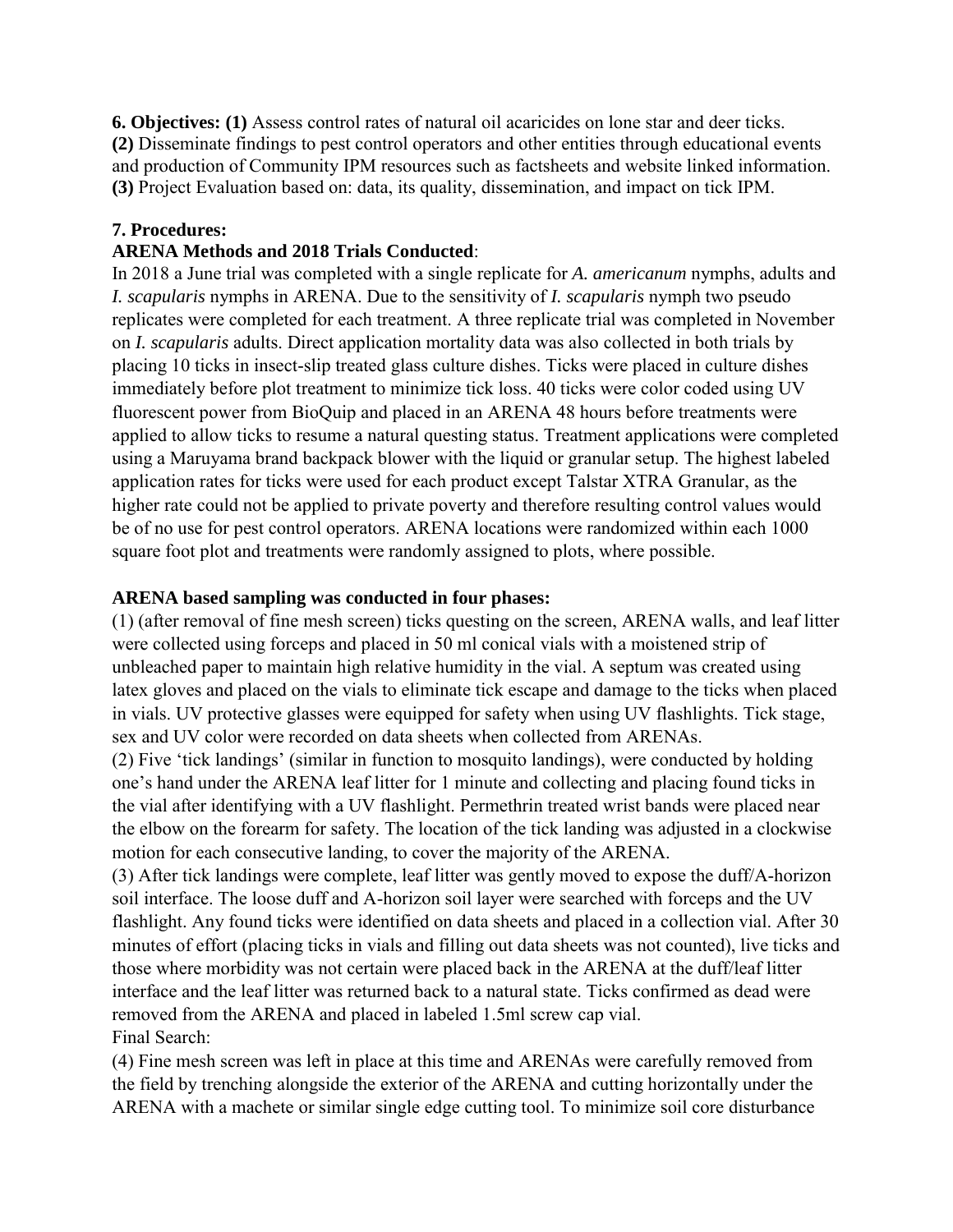after cutting, a solid aluminum circular tray was pushed under the ARENA. The ARENA and the intact soil core was carefully placed in a small clear plastic bag and secured for transport back to the laboratory. Once in the laboratory steps 1-3 were repeated three times over three separate days to collect and record the remaining live and dead ticks which were placed in a 50ml conical vial. During final searches, leaf litter was placed into rectangular white bins and searched with forceps and UV flashlight. The soil core and duff layer within the ARENA was removed from the PCV ARENA wall and carefully excavated with forceps and UV flashlight to detect ticks and tick fragments in cryptic locations.

## **8. Results and Discussion:**

**Field Artifact:** Field artifacts listed in the below graphs are the portion of the tick population that was not recovered. Some recovered ticks were found to have been either preyed upon when in a vulnerable state or after morbidity. Numerous UV powdered tick body fragments were recovered during the final searches in treatment ARENAs. It is likely the *I. scapularis* and *A. americanum* ticks had lower total percent recovery in treatments (compared to references) due to a treatment-induced vulnerability in the tick, or morbidity, which allowed arthropod detritivores, predators, scavengers, and bacteria/fungi to breakdown the ticks into fragments which were not recovered during the final search. Also, it was noted in this and previous ARENA trials that ticks seemed to specifically target cryptic locations such as rolled leaves, acorn husks/caps and similar spaces to retreat to after coming in contact with treatments, especially synthetic pesticides. In several cases the recovered rate in synthetic treatments was considerably higher than the FIFRA 25(b) products. This could potentially be due to more non-target effects taking place in synthetic treatment ARENAs limiting the deterioration or breakdown of deceased ticks.



Fig. 1. Day 1 to Day 6 mortality rates for *I. scapularis* nymphs in ARENAs. Percent control in lower corner table.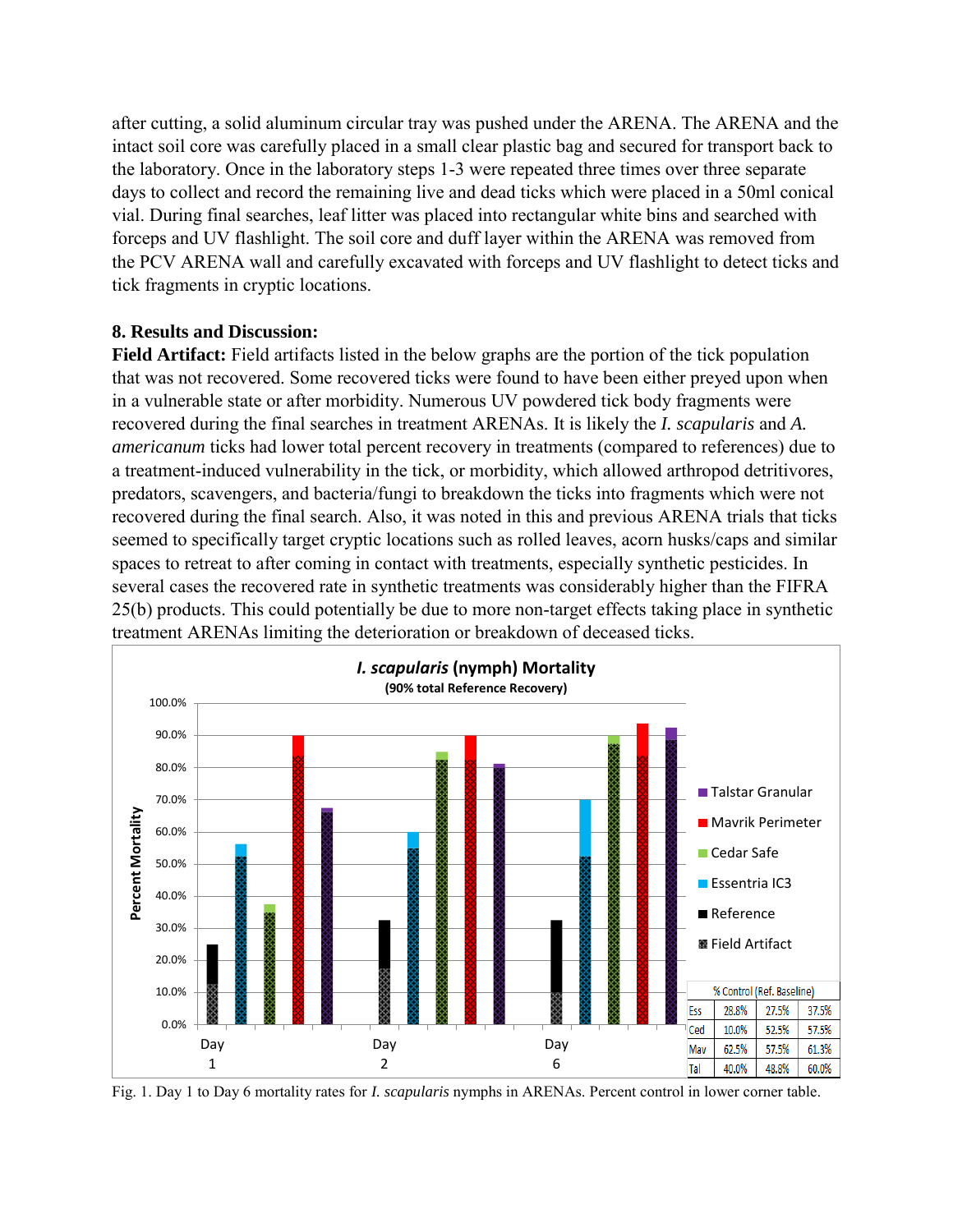

Fig. 2. Day 1 to Day 6 mortality rates for *A. americanum* nymphs in ARENAs. Percent control in lower corner table.



Fig. 3. Day 1 to Day 14 mortality rates for *I. scapularis* adults in ARENAs. Percent control in lower corner table.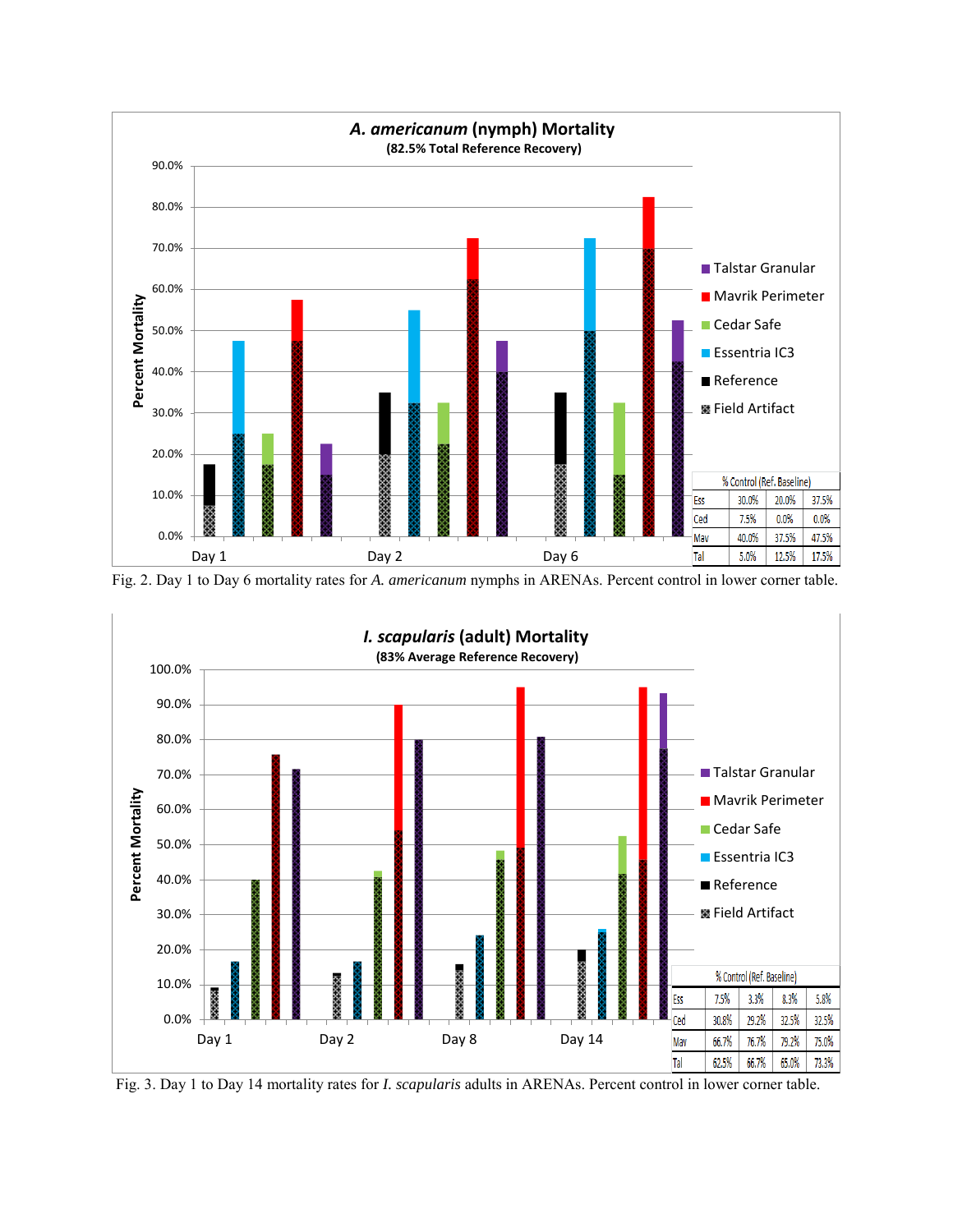

Fig. 4. Day 1 to Day 14 mortality rates for *A. americanum* adults in ARENAs. Percent control in lower corner table.

| Average ARENA Control    |               |       |               |       | <b>Average Direct Application</b><br>Control |       |               |       | Active                               |
|--------------------------|---------------|-------|---------------|-------|----------------------------------------------|-------|---------------|-------|--------------------------------------|
| Treatment                | I. scapularis |       | A. americanum |       | I. scapularis                                |       | A. americanum |       | Ingredients                          |
|                          | Nymph         | Adult | Nymph         | Adult | Nymph                                        | Adult | Nymph         | Adult |                                      |
| Essentria IC3            | 31%           | 6%    | 29%           | 26%   | 98%                                          | 87%   | 100%          | 87%   | Rosemary,<br>Geraniol,<br>Peppermint |
| Cedar Safe               | 40%           | 31%   | 3%            | 38%   | 88%                                          | 60%   | 44%           | 25%   | Cedar oil                            |
| Mavrik<br>Perimeter      | 60%           | 74%   | 42%           | 68%   | 100%                                         | 97%   | 100%          | 100%  | Tau-fluvalinate                      |
| Talstar XTRA<br>Granular | 50%           | 67%   | 12%           | 14%   | 100%                                         | 83%   | 44%           | 84%   | Bifenthrin, Zeta-<br>Cypermethrin    |

Table 1: Average ARENA and direct application control rates for all tested products. Average ARENA control calculations are based on mortality from day 1 to day 6 for nymphs and day 1 to day 14 for adults.

### **Average Control Rates for Trialed Products**

*I. Scapularis* nymphs and *A. americanum* nymphs exhibited similar control rates when treated with Essentria IC3 (31% and 29%), but Cedar Safe caused considerably more control in *I. scapularis* nymphs, compared to *A. americanum* nymphs (40% vs 3%) (Table 1). Slight control (7.5%) was noted in the *A. americanum* nymph ARENA day 1 after treatment, but a slight increase in Reference mortality negated found control on Day 2 to Day 6 (Fig 2). Considering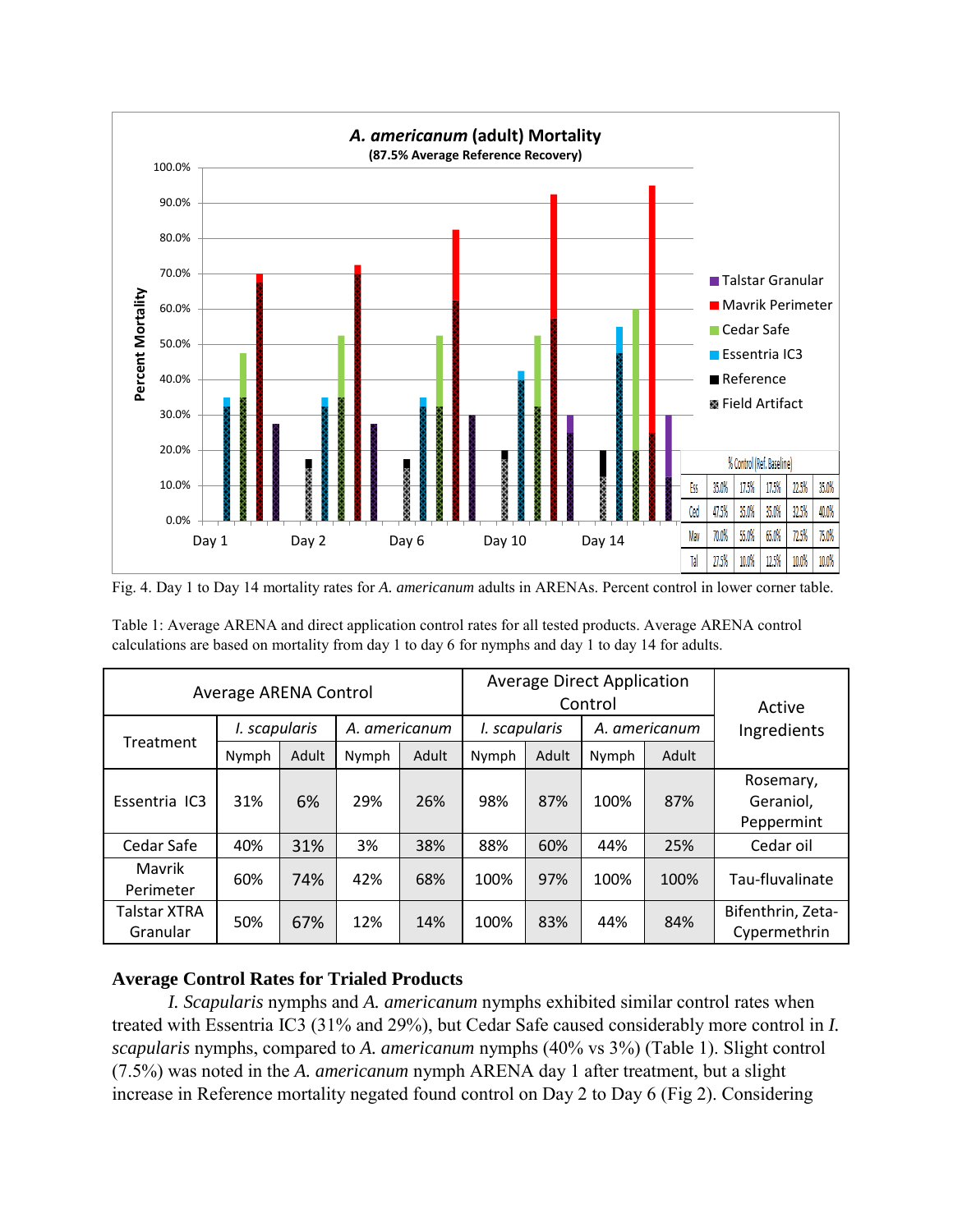Cedar Safe caused 38% mortality in *A. americanum* adult trials, the low level of control in nymphs may be due to a low level of activity during and prior to the treatment, limiting their exposure. Positive control Mavrik Perimeter caused 60% and 42% control in *I. scapularis* and *A. americanum* nymphs, respectively. Talstar XTRA Granular caused considerably higher mortality in the *I. scapularis* nymph ARENA than the *A. americanum* (50% vs 12%) (Table 1). This may be due to the differences in questing aggressiveness and overall requirement for rehydration between the species. *I. scapularis* is more sensitive to desiccation and often retreats deep into the leaf litter and duff layer to rehydrate, which would put it precisely where a granular product, like Talstar, would end up after treatment.

Adult *A. americanum* exhibited considerably lower mortality over *I. scapularis* adults to Essentria IC3 treatments (6% vs 26%). Cedar Safe treatments caused slightly higher mortality in *A. americanum* adults (38% vs 31%), which may be due to the more aggressive questing nature of this species leading to more direct contract during treatment and to residual surfaces prior. Mavrik Perimeter caused slightly lower control levels in *A. americanum* adult populations (74% vs 68%). Talstar XTRA Granular treatment caused considerably more mortality in *I. scapularis* adults, compared to *A. americanum* (67% vs 14%). This finding is similar to control found in nymph populations which would align with the behavioral differences between the two species (Table 1).

FIRFA 25(b) Exempt products Essentria IC3 and Cedar Safe appear to exhibit some control on *I. scapularis* and *A. americanum* populations but the remaining populations appeared to fully recover from the deleterious effects of treatment. Also, an excited state was noted for the ticks in several ARENAs treated with Essentria IC3 where questing activity and speed was notably higher than their respective references. An excitorepellent or excited status, if caused by a treatment, would directly combat the purpose of a control treatment and should be examined further. Mortality for these two products only appeared to increase over time in ARENAs with stressful environmental conditions, particularly longer periods of leaf wetness. In treatments with both Essentria IC3 and Cedar Safe, affected ticks displayed deteriorated movement and questing ability. If combined with periods of leaf wetness, this caused over hydration in the ticks unable to locate a more suitable microclimate. Over hydration will quickly kill ticks (personally observed in the laboratory) and likely would increase their susceptibility to predation or degradation from detritivore, or other opportunistic arthropods common in leaf litter.

### **Average Direct Application Control Rates for Trialed Products**

Control rates for direct applications of each trialed product were considerably higher than those found in the field based ARENA setups for almost all treatments, ticks species and stages. The only exception was a slightly lower control rate for Cedar Safe on *A. americanum* adults in direct application when compared to ARENA control data (25% vs 38%). Control on *I. scapularis* and *A. americanum* adults exhibited by Essentria IC3 was 87% and above but theses considerable levels of control were not found in the field based ARENA setups (31% control and below). Control rates for Cedar Safe varied considerably across tick species and stages for direct application but again these control rates were not corroborated with field based ARENA setups, except on adult *I. scapularis* which exhibited slightly higher mortality in the ARENAs (38% vs 25%). Mavrik Perimeter direct applications all resulted in considerable control (97% and above)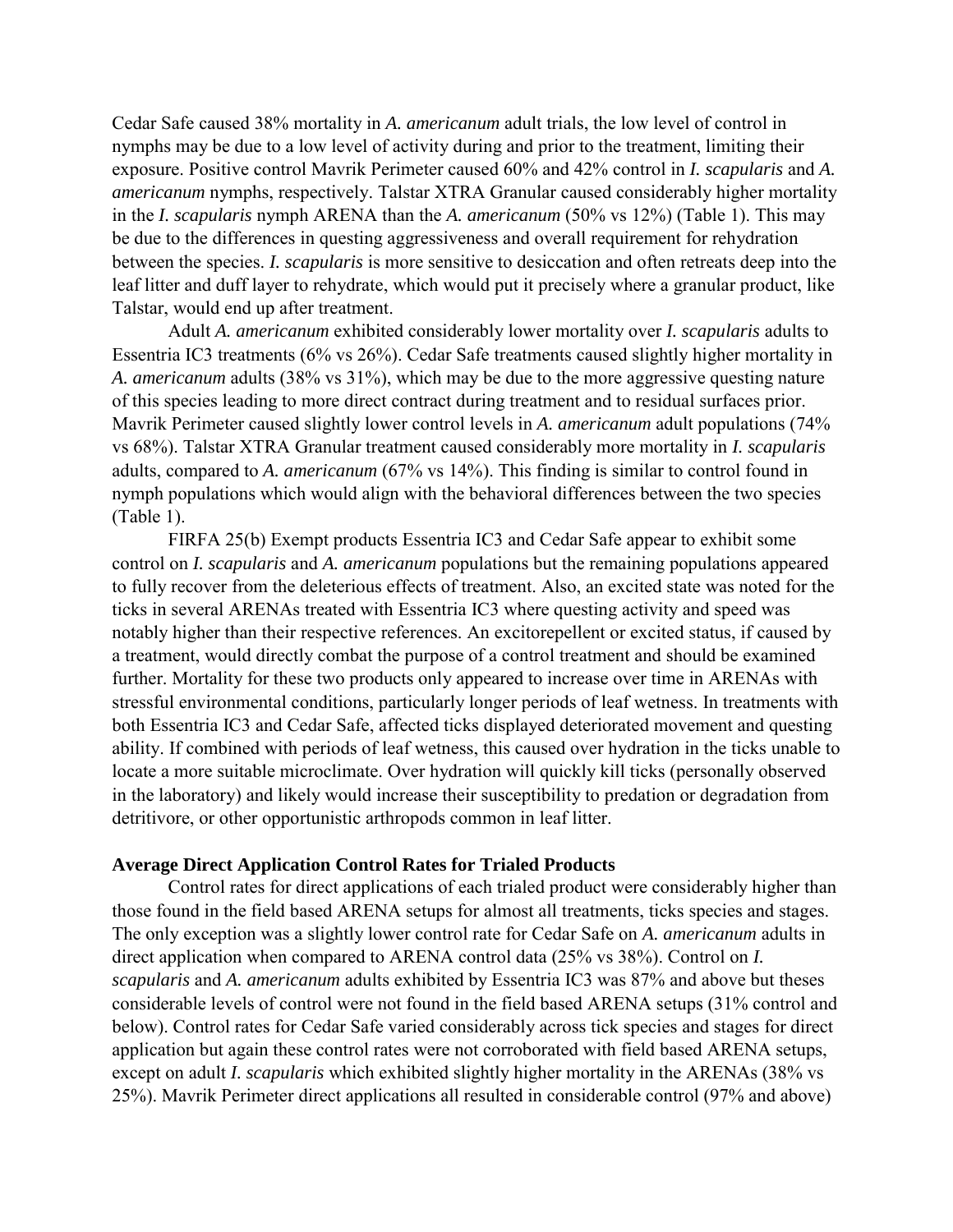across both ticks species and stages. Talstar XTRA Granular direct application control ranged from 44% on *A. americanum* nymphs to 83% and above for both *I. scapularis* stages and *A. americanum* adults (Table 1).

Recapture rates ranges from 82.5% -90% for the nymph replicate completed and adult recapture rate averages ranged from 83% -87.5% for the three adult replicates for each species completed for each treatment. Due to the consistency of recapture rates (82% and above) across both species and stages of ticks assayed the ARENA systems and associated sampling procedure allows for direct comparison of treatments, application methods, timing, and formulations of products to be directly compared. More accurate assessment of acaricide may cause pest control operators to adjust their treatment types, timing of application or perhaps change products.

In the case of Talstar XTRA Granular which is widely used for tick control; Pest control operators managing both *I. scapularis* and *A. americanum* should not use the granular formulation of this product as is displayed a maximum of 14% control on this species. Switching to a EC or other liquid application would likely improve control rates over the granular. The timing of natural oil application with activity questing ticks appears to directly linked to control rates for these products and the recommendation of flagging directly before application to assess questing activity may improve overall control rates for these products and in some cases it may limit or prevent application during low questing activity. Restricting the application of natural oils for tick control strictly during active questing periods would minimize low efficacy treatments allow a greater level of environmental stewardship from the agricultural and pest management industry. This assessment of the natural oil products may also provide citizens who prefer these pest control options to have a realistic expectation for control which may also reinforce personal protection measures they may not otherwise take when at home.

### **9. Project Location:**

Suffolk County - South Haven, County Park in Yaphank NY, 11980

### **10. Samples of Resources Developed:**

Control figures (above) *A. Americanum* adult with evidence of detritivore or predation damage